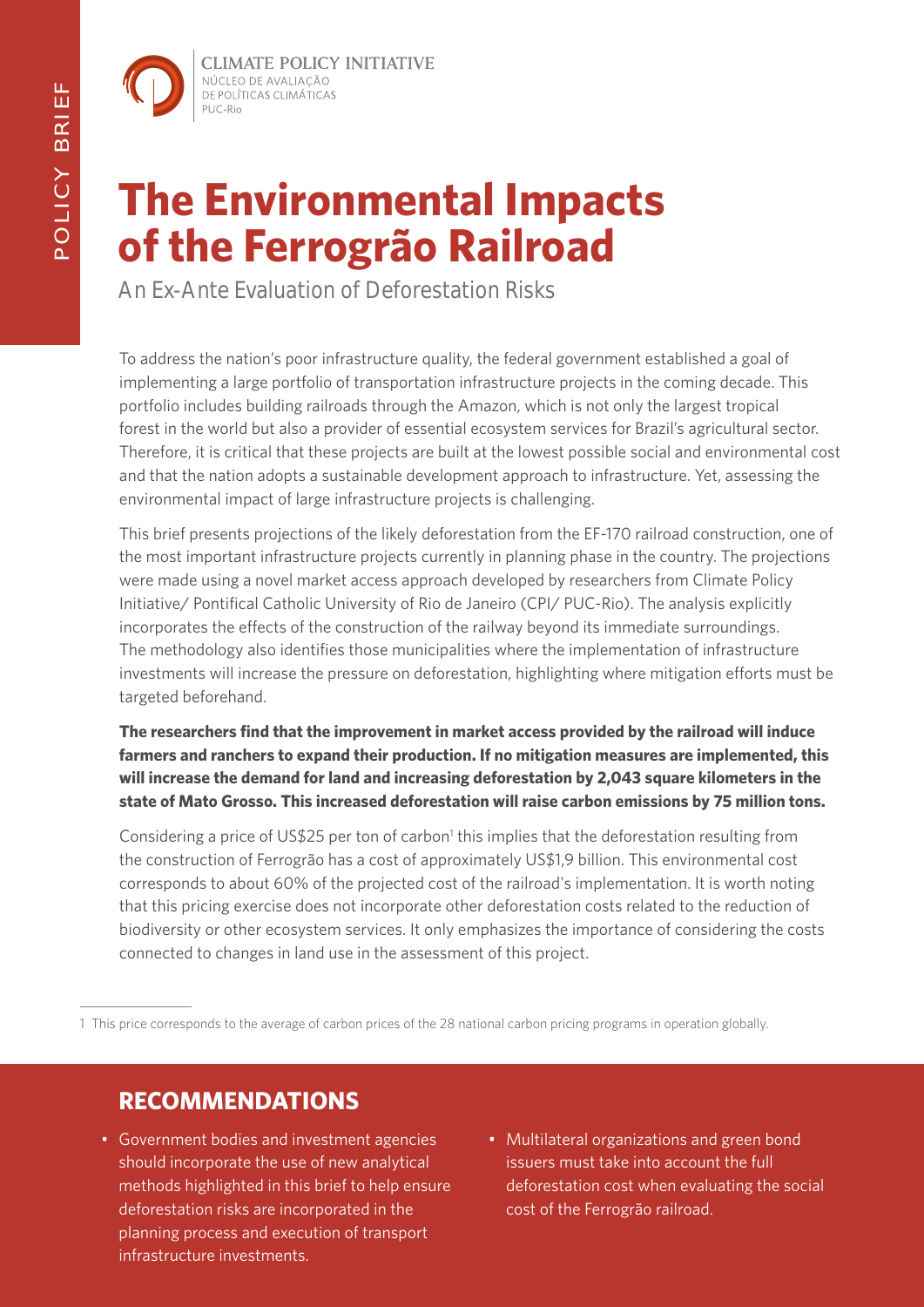

# **ABOUT THE FERROGRÃO RAILROAD PROJECT**

The EF-170 Ferrogrão railroad will extend around 1,000 kilometers, running parallel to the BR163 (Santarém–Cuiabá) road, and will connect Sinop (Mato Grosso) to Itaituba (Pará). It is a greenfield project, meaning it will be built from scratch, and its total investment is estimated at about US\$3.1 billion.<sup>2</sup> Ferrogrão is one of the main projects located in the Amazon from the Investment Partnership Program (PPI), and its auction is expected to occur in the first quarter of 2020.

The expansion of the Brazilian agricultural frontier and the demand for an integrated cargo transport infrastructure that connects the grain producers from the state of Mato Grosso to ports located in the north of Brazil has motivated the construction of Ferrogrão. The railway will establish a new export corridor via the Miritituba (Itaituba district) fluvial port. This will produce socio-economic benefits for grain producers in municipalities located in the mid-north of the state of Mato Grosso and for the municipalities surrounding Itaituba.

Ferrogrão's construction will be especially beneficial for Mato Grosso producers. These producers export about 70% of their production using the ports of Santos (SP) and Paranaguá (PR), which are both located more than 2,000 kilometers from the state. Ferrogrão's construction will reduce this distance considerably, reducing export costs and, consequently, increasing the competitiveness of grain producers in the state. It is estimated that the railroad will carry over 40 million tons of grains by 2050.

### **PROJECTED DEFORESTATION DUE TO THE FERROGRÃO RAILROAD & MITIGATION OPPORTUNITIES**

Combining a market access approach built from insights of the trade literature<sup>3</sup> with a comprehensive dataset on logistics investments, freight rates and land use in the Amazon, CPI/ PUC-Rio's researchers estimate the effects of the construction of projects similar to Ferrogrão on land use in the region. Using these estimates, they project the effects of Ferrogrão's construction on land use decisions and, as a consequence, deforestation. These projections reflect a "business-as-usual" scenario in which no mitigation measures are implemented.

The researchers find that the improvement in market access provided by the railroad will induce farmers and ranchers to expand their production, increasing the demand for land and increasing deforestation by 2,043 square kilometers. This is a conservative estimate for at least three reasons. First, the freight model used, possibly underestimates the actual costs of exporting via the Miritituba port, thus underestimating the reduction of freights resulting from the Ferrogrão construction. Secondly, the projection does not consider that the construction of Ferrogrão tends to reduce freights on the competing logistical corredors (ex: BR-163, Malha Norte etc.) which could potentialize its impact on deforestation. Third, the projection does not consider the construction of Ferrogrão to possibly increase the population of municipalities that experiment reductions in transportation costs, which could enhance even more its impact on deforestation.

<sup>2</sup>  Number obtained using an exchange rate of R\$4.14/US\$1

<sup>3</sup> See Eaton, J., & Kortum, S. (2002). Technology, geography, and trade. Econometrica, 70(5), 1741-1779 and Donaldson, D., & Hornbeck, R. (2016). Railroads and American economic growth: A "market access" approach. The Quarterly Journal of Economics, 131(2), 799-858.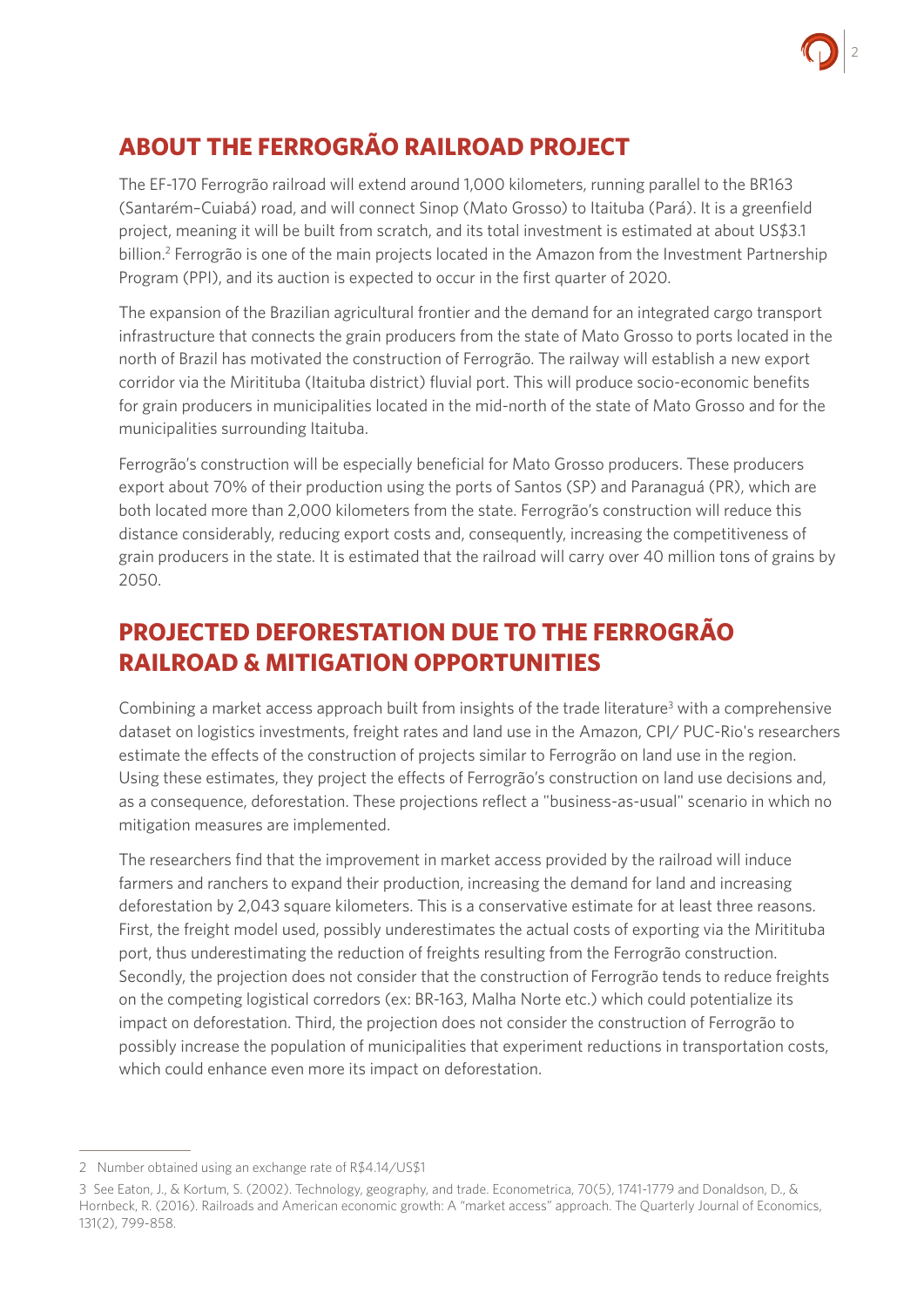

This increased deforestation is equivalent to a loss of more than 285,000 soccer fields of natural vegetation and 75 million tons of carbon and translates to a cost of US\$3 billion, when the cost of carbon emissions is priced at US\$25.13 per ton of carbon. This price corresponds to the average carbon prices of the 28 national carbon pricing programs in operations globally<sup>4</sup>. It is similar to the EU ETS price (european emissions trading scheme) and considerably lower than the US\$40-80 carbon tons that the High-Level Commision on Carbon Pricing considered necessary in order to reach the objetives of the Paris Agreement.

The cost of the forest clearing associated with the project is around 60% of the implementation cost of Ferrogrão, suggesting that the impact on carbon emissions stemming from deforestation increases considerably the social costs. This cost would further increase if other deforestation costs were to be included like the decrease in biodiversity or the reduction of ecosystem services' provision. It is important to emphasize that these estimates do not reflect a comprehensive assessment of the environmental cost of the Ferrogrão. The construction of this railroad might have other environmental impacts (e.g., reduction in fuel consumption) not considered here. The estimates presented in this brief merely highlight the importance of considering the costs associated with deforestation in the assessment of this project.

The researchers arrive at these conclusions by rebuilding the transportation network in an exercise where the construction of Ferrogrão and its effect over transport costs between municipalities and the nearest port are simulated. Figure 1 reports the results of this exercise. A total of 38 municipalities benefit from the construction of this railroad. It is in these municipalities where the environmental risk of the project is concentrated and, therefore, this is where mitigation efforts should concentrate.



**Figure 1:** The Construction of *Ferrogrão* and Cost to Port

<sup>4</sup> Data extracted from the World Bank's "Carbon Price Dashboard"https://carbonpricingdashboard.worldbank.org/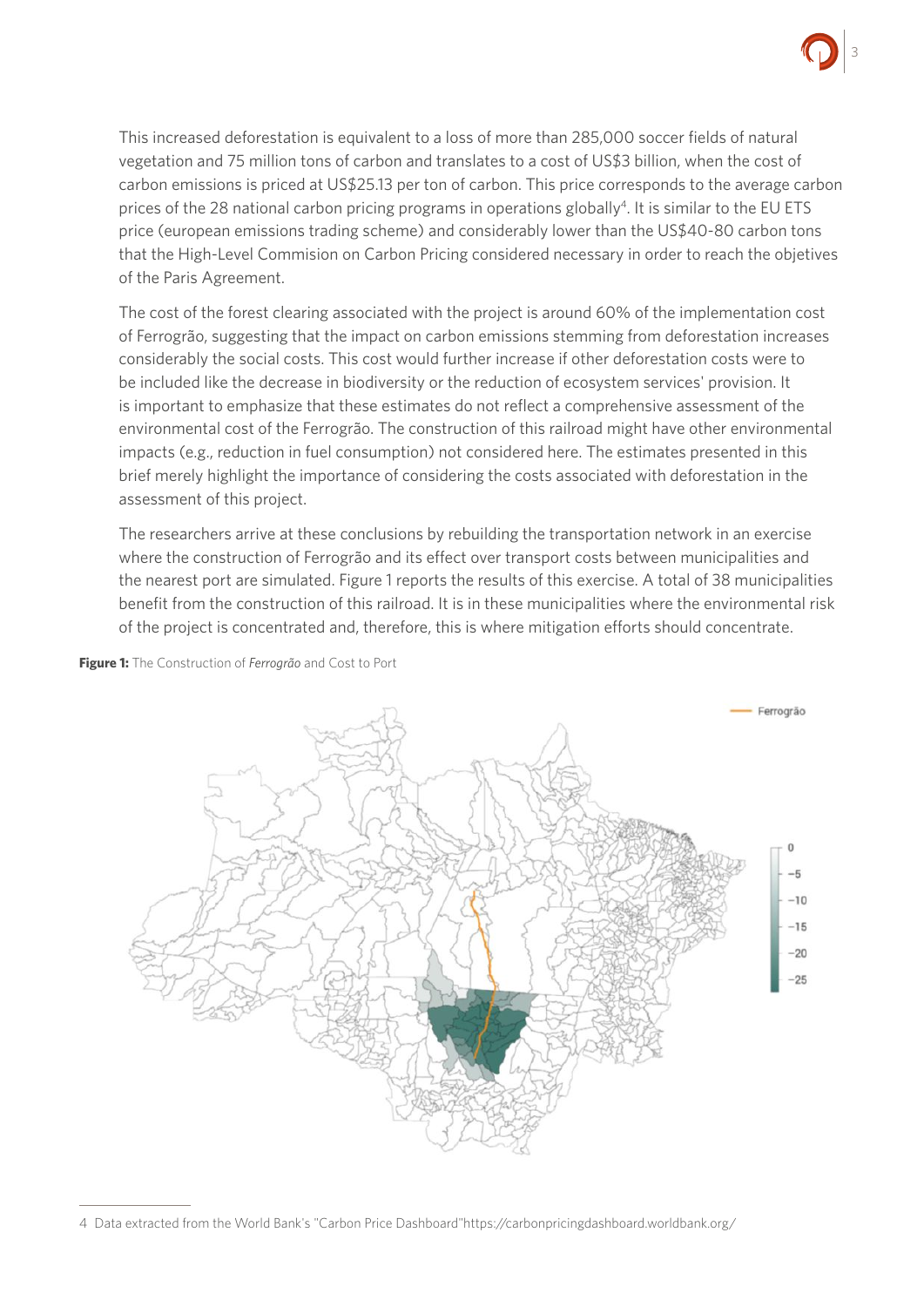

**Notes:** *The figure reports the change in the cost (in R\$) of transporting one ton of agricultural goods to the nearest port caused by the construction of the Ferrogrão railroad. Darker municipalities denote a greater decrease in costs and lighter municipalities denote a lower decrease in costs.*

The benefited municipalities in this exercise can be divided in two groups. The first group is comprised of municipalities that already exported grains by the Miritituba (Pará) water port and simply stopped using the BR163 road in favor of using Ferrogrão instead for grain transportation. The second group is comprised of municipalities that exported grains by the Santos (São Paulo) port and that started to export by the Miritituba (Pará) water port after the Ferrogrão construction.

After construction, the reduction in transportation costs is converted to market access gains. This reduction in transportation costs will generate an average improvement of 8% in these municipalities' access to markets (domestic or international).

Figure 2 reports how these gains in market access are distributed geographically. Gains in market access are more scattered than the reduction of transportation costs due to the fact that initial levels of market access differ between benefited municipalities.

Ferrogrão 0.125 0.100 0.075 0.050  $0.025$  $0.000$ 

**Figure 2:** The Construction of *Ferrogrão* and Access to Market

**Notes:** *The figure reports the change in market access (in percent) caused by the construction of the Ferrogrão railroad. Darker municipalities denote a higher increase in market access and lighter municipalities denote a lower increase in market access.*

Lastly, the gain in market access due to the construction of the railroad is converted to an increase in land use and in farming activities. Hence, there is a reduction in forest cover. Figure 3 reports the effects of Ferrogrão construction over deforestation in different municipalities benefited by the venture. Projected deforestation is greater in large municipalities that obtain expressive access to market gains in consequence of Ferrogrão's construction.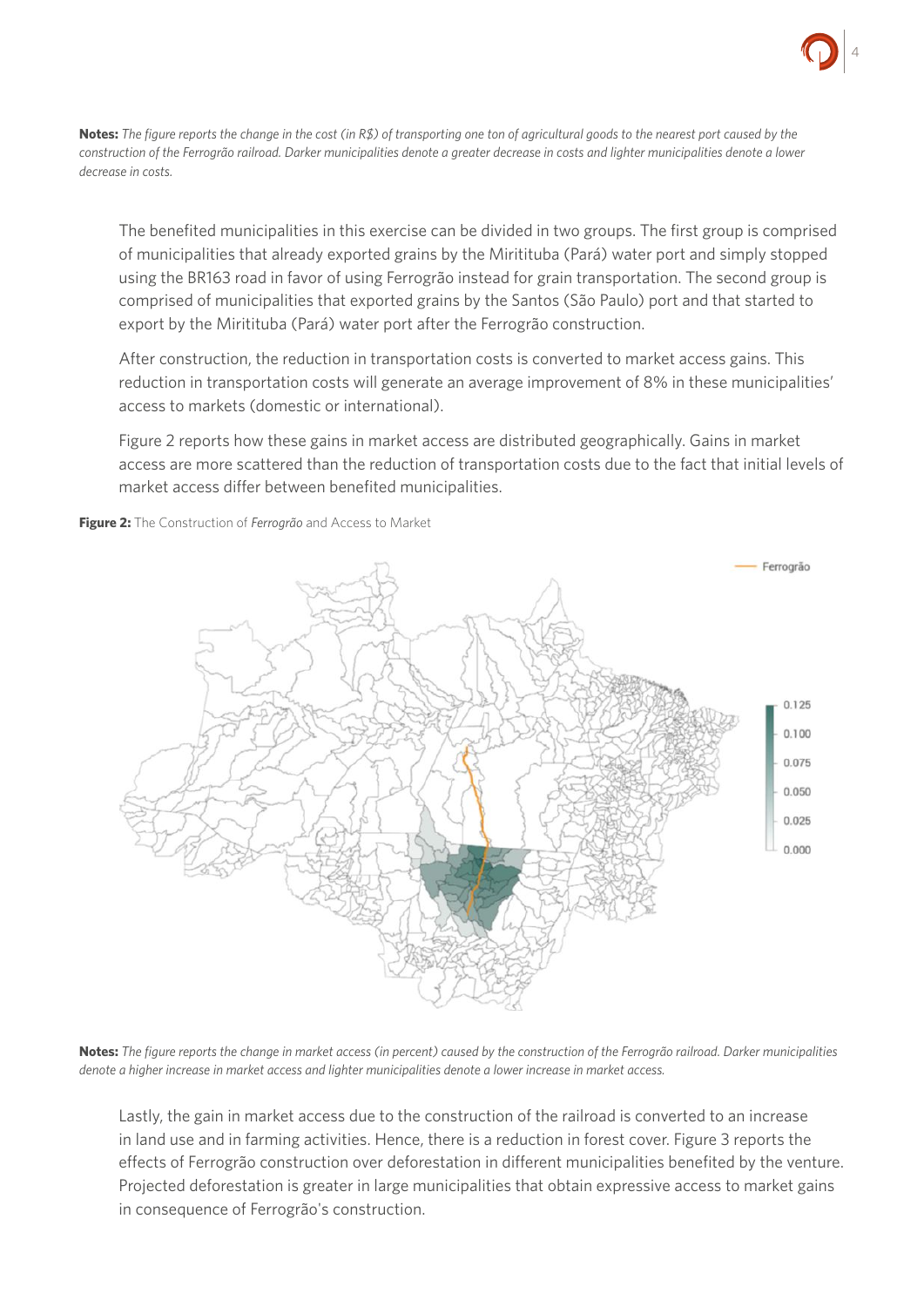

#### **Figure 3:** The Construction of *Ferrogrão* and Deforestation



**Notes:** *The figure reports the change in deforestation (in square kilometers) caused by the construction of the Ferrogrão railroad. Darker municipalities denote a higher loss of forest and lighter municipalities denote a lower loss of forest.*

The model indicates that a total of 2,043 square kilometers will be deforested due to the construction of Ferrogrão. This deforestation projection, as with all projections derived from econometric models, has some degree of uncertainty. However, the analysis shows that the railroad will induce between 1,671 square kilometers (61 million tons of carbon or US\$ 1.55 billion) and 2,416 square kilometers (88 million tons of carbon or US\$ 2.24 billion), within a 95% confidence level. This underscores the robustness of the results.

### **CONCLUSION**

This brief summarizes the deforestation risk associated with the construction of the Ferrogrão railroad. The results indicate that this railroad is likely to generate over 2,000 km<sup>2</sup> of deforestation in the state of Mato Grosso (Brazil) if no mitigation measures are implemented. Considering a price of US\$25 per ton of carbon, this implies in a cost of about US\$1.9 billion of the deforestation, roughly 60% of the cost of implementing this project. This figure is likely an underestimate of the deforestation cost as it does not consider other costs of deforestation other than emissions (e.g., loss of biodiversity, provisional reduction in ecosystem services, etc).

The analysis highlights the importance of implementing mitigation measures that reduce the project's environmental footprint. These measures might include command and control efforts, implementation of the forest code, and the implementation of payment for ecosystem services (PES) schemes. These measures will be fundamental to enable the improvement in logistics generated by *Ferrogrão* not to translate in more deforestation in this environmentally sensitive region.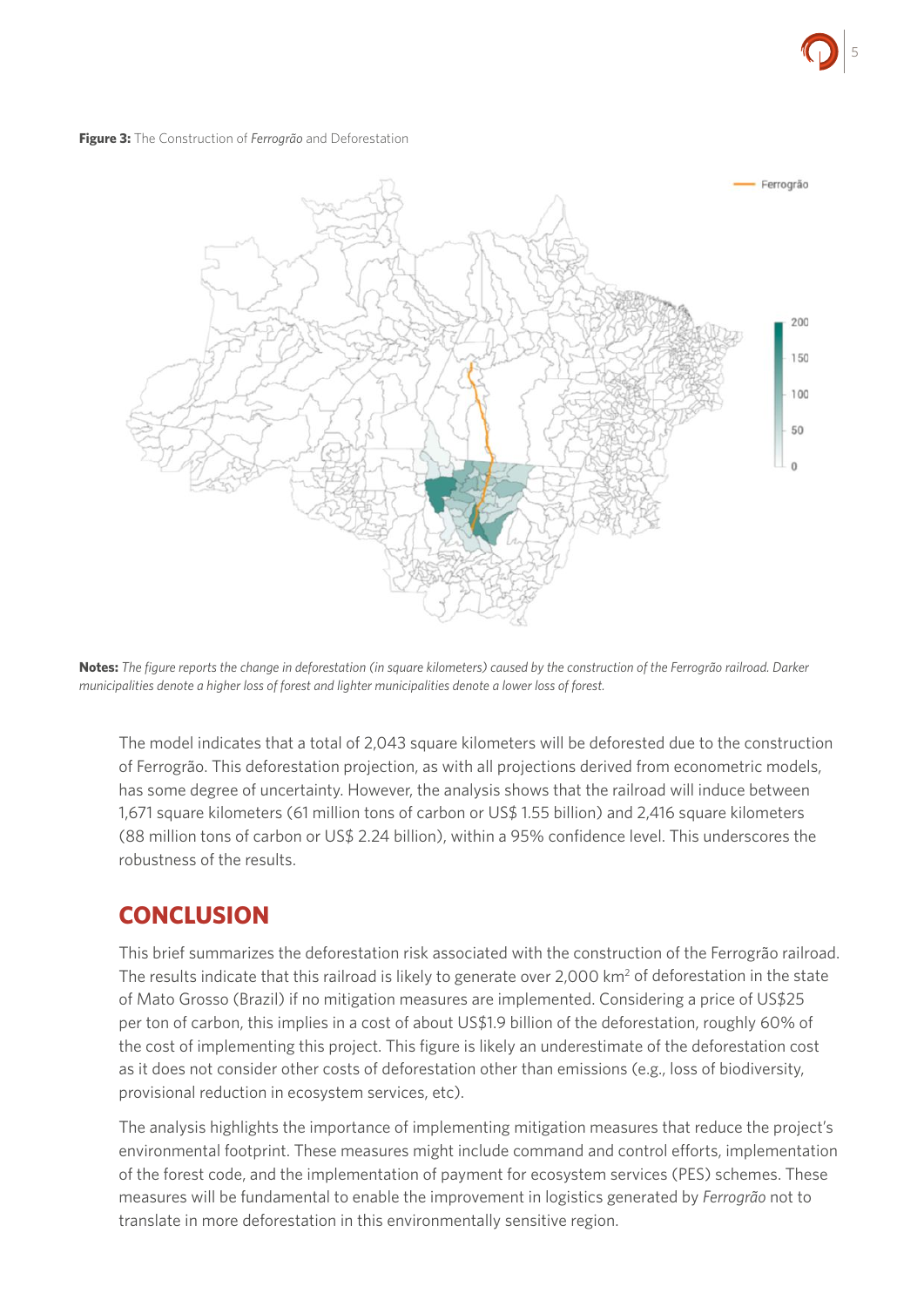

### **DATA SOURCES**

**Land use**: The analysis uses land use data from the Mapbiomas project. Using satellite image and ground truth observations, this data set classifies each pixel of 30 by 30 meters in a range of different possible land uses for the period 1985 to 2018. This data is aggregated at the municipality-level in five different categories: forests, pasture, agriculture, mosaic of pasture and agriculture, and others. The borders of the municipalities are hold fixed in the year of 2010 to keep border changes and municipalities splits from influence the results.

**Transportation costs**: The transportation costs matrices are built from several sources.

The **Ministry of Transportation** provides information on federal roads for the years of 1980, 1990, 2000, and 2010. Roads are divided in segments with each segment being classified as being paved or non-paved. The **Agroindustrial Logistics Research Group of the College of Agriculture Luiz de Queiroz** (ESALQ LOG) provides data on freight rates by road of several products between more than one thousand locations in the country. These products include soybeans, corn, rice, and sugar.

Using these two pieces of information, the costs of transporting one ton of the typical agricultural good in different types of roads is estimated using an optimization routine. The cost to transport goods for one kilometer using paved roads is estimated as R\$ 0.10 per ton and the cost to transport goods for one kilometer using non-paved road is estimated as R\$ 0.20 per ton. The optimization routine is also used to obtain the costs of traveling pixels without transportation infrastructure. The cost to travel one kilometer without roads outside protected areas is set to  $R\$  0.50 per ton and the cost traverse without roads inside protected areas is set to R\$ 1.00 per ton.

The road network and its freights provide sufficient information to estimate the bilateral transportation costs between the municipalities used in the analysis. However, to obtain the transportation costs to the nearest port, it is important to incorporate the possibility of transporting goods using railways and waterways.

Information on railways and rail stations for the years of 1980, 1990, 2000, and 2010 comes from the **Ministry of Transportation** while information on freight rates come from official documents from the **National Land Transportation Agency** (ANTT). There is a fixed cost of R\$ 16 per ton to enter cargo into a rail station and a cost per kilometer of R\$ 0.09 per ton to transport goods using a railway.

Information on navigable rivers and river ports also comes from the **Ministry of Transportation**. This data is supplemented with official information of port authorizations and from information collected from statistical yearbooks were used to determine which were ports transported relevant volumes of cargo the years of 1980, 1990, 2000, and 2010. Data on the freight rates of waterways comes from the **Applied Economics Research Institute** (IPEA). There is a fixed cost of R\$ 16 per ton to enter cargo into a port and a cost per kilometer of R\$ 0.04 per ton using a waterway.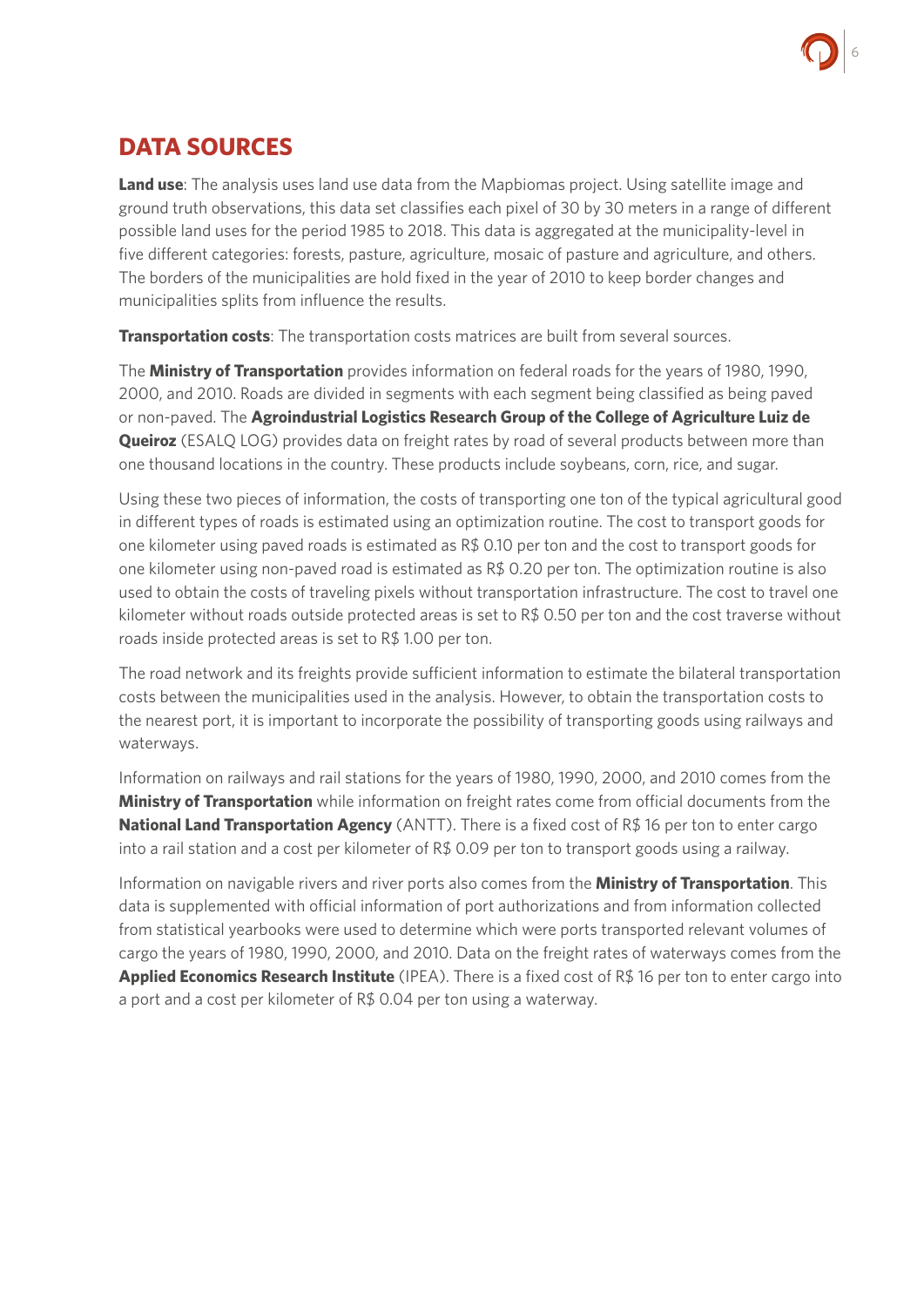

## **METHODOLOGY**

In an innovative application of market access methodology first developed by Dave Donaldson and Richard Hornbeck, researchers from CPI/ PUC-Rio adapt Donaldson and Hornbeck's approach to quantify the effects of the construction of a road, railway, or waterway on deforestation. The methodology uses four steps, as outlined below.

1. **The analysis first identifies transport Infrastructure development over time to determine bilateral transportation costs.** Georeferenced information of the evolution of the transport infrastructure and freight data are used to measure the evolution of bilateral trade costs between all Brazilian municipalities and the closest port in the period of 1980 – 2010.

2. **The bilateral trade costs are combined with municipal population measures to create measures of market access for each municipality.** Usually, the construction of roads and railways tends to increase the access to market municipalities close to these investments. However, it is possible to observe countless other municipalities that gain market access that are not directly surrounding the main transportation corridors constructed during the period under analysis. *This reflects the capacity of the market access measure, to sum up the multiple dimensions in which changes in transportation costs might affect municipalities' market access*.

3. **Next, the response, or elasticity, of agricultural expansion to the changes in market access in the Legal Amazon municipalities is estimated.** This is done combining the market access data with georeferenced information on land use during the 1985-2015 period. The results of this model show that an increase of 1% in market access increases the amount of land used in farming activities by about 0.33%.

4. **Finally, changes in the quantity of land devoted to farming activities are used to infer how changes in market access influenced the forest cover in Amazon municipalities.** This exercise considers that areas not used in farming activities remain as native vegetation which – in the Amazon context – means that they remain covered as forests.